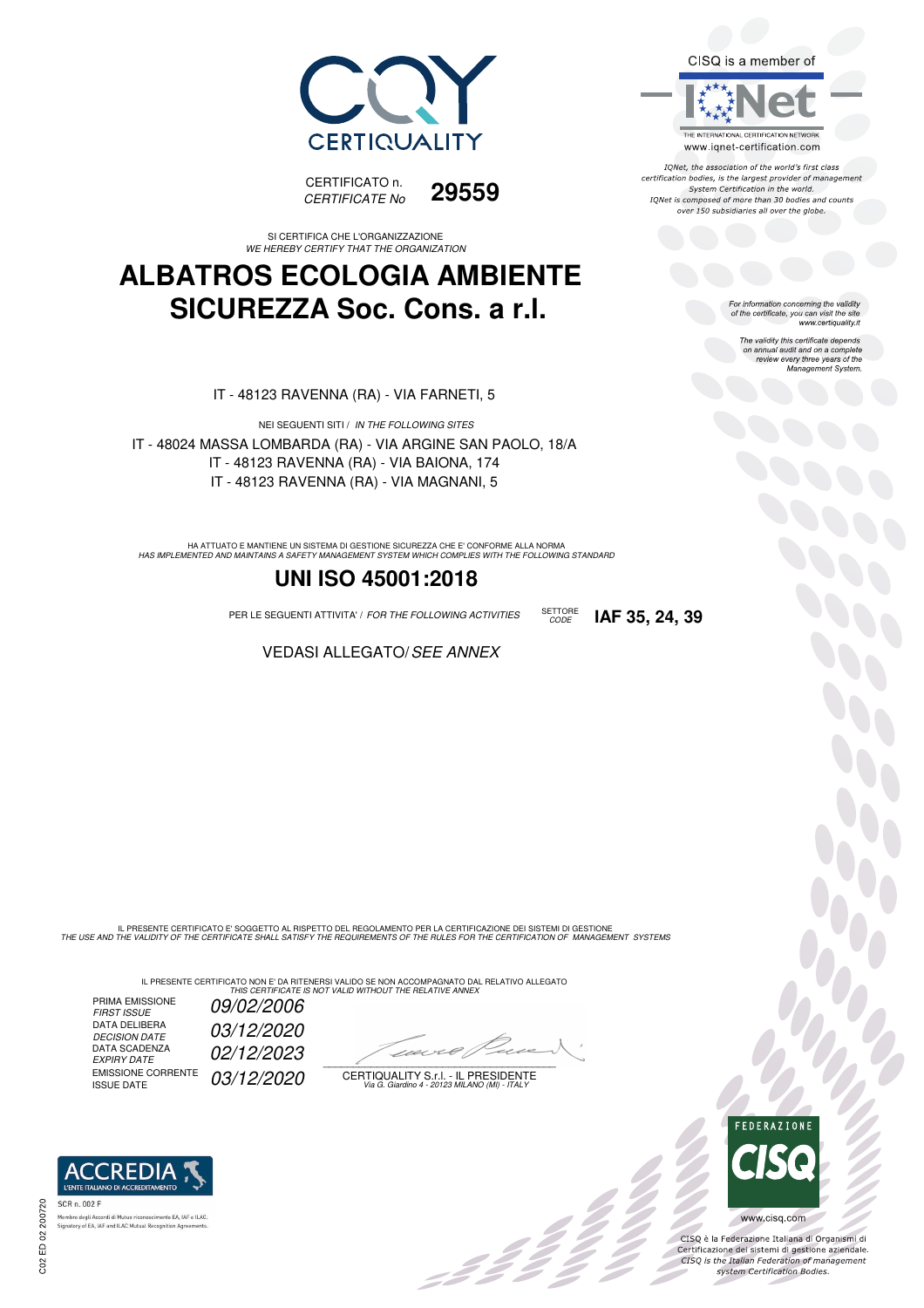

Pagina

ALLEGATO AL CERTIFICATO n. *ANNEX TO CERTIFICATE No* Page 1/1 **29559**

## **ALBATROS ECOLOGIA AMBIENTE SICUREZZA Soc. Cons. a r.l.**

#### ATTIVITA' / *ACTIVITIES*



IONet, the association of the world's first class certification bodies, is the largest provider of management System Certification in the world. IQNet is composed of more than 30 bodies and counts over 150 subsidiaries all over the globe.

For information concerning the validity<br>of the certificate, you can visit the site<br>www.certiquality.it

The validity this certificate depends on annual audit and on a complete review every three years of the Management System.

Organizzazione e coordinamento per conto dei soci consorziati delle attività di: -raccolta e trasporto di rifiuti speciali pericolosi e non pericolosi da avviare a recupero e/o smaltimento; -bonifiche ambientali; -spazzamento meccanico e manuale di strade e piazze; -servizi di pulizia industriale e civile, disinfezione e disinfestazione; -conduzione operativa di: 1.impianti di compostaggio, servizio di attività operative di movimentazione, vagliatura e lavorazione rifiuti finalizzate alla digestione anaerobica, compostaggio, biostabilizzazione, triturazione, separazione, riduzione volumetrica e produzione di biomasse; 2.piattaforme ecologiche attrezzate, scarico, movimentazione, accumulo, carico rifiuti e pulizia impianto; 3.impianti di selezione e recupero, servizio di valorizzazione di rifiuti mediante selezione meccanico/manuale e movimentazione meccanica.

Attività di intermediazione e commercio di rifiuti pericolosi e non pericolosi senza detenzione. Gestione di impianti per le attività di: -cernita, triturazione, macinazione e polverizzazione di pneumatici fuori uso e cascami di gomma; produzione e vendita di granuli e polverino di gomma; stoccaggio, selezione, avvio a recupero e/o smaltimento di rifiuti solidi urbani e assimilati e di rifiuti solidi speciali pericolosi e non pericolosi.

*Organization and coordination of the following activities, on behalf of the members of the consortium: - collection and transport of hazardous and non-hazardous special waste to be intended to restoration and/or disposal; - environmental reclamations; - mechanical and manual sweeping of roads and squares; - residential and industrial cleaning services, disinfection and disinfestations: - operations management of : 1.composting systems, operating activities concerning handling, sieving and processing of waste intended to anaerobic digestion, composting, biostabilization, shredding, separation, volume reduction and production of biomasses; 2. equipped community depots, unloading, handling, accumulation, loading of waste and cleaning of the system; 3. selection and restoration systems, waste valorisation service by mechanical/manual selection and mechanical handling.* 

*Intermediation and trade activity of hazardous and non hazardous waste without detention. Management of systems for the following activities: -selection, shredding, grinding and crushing of tyres out-of-order and rubber waste; production and sale of rubber granules and powder; - storage, selection, dispatch to restoration and/or disposal of urban solid waste and assimilated as well as hazardous and non-hazardous special solid waste.*

> IL PRESENTE ALLEGATO NON E' DA RITENERSI VALIDO SE NON ACCOMPAGNATO DAL RELATIVO CERTIFICATO *THIS ANNEX IS NOT VALID WITHOUT THE RELEVANT CERTIFICATE*

PRIMA EMISSIONE<br>FIRST ISSUE DATA DELIBERA<br>DECISION DATE DATA SCADENZA DATA SCADENZA **12/2023**<br>EXPIRY DATE<br>EMISSIONE CORRENTE 03/12/2020

REDIA:

nto EA, IAF e ILAC

*FIRST ISSUE 09/02/2006 DECISION DATE 03/12/2020*

22

CERTIQUALITY S.r.l. - IL PRESIDENTE EMISSIONE CORRENTE ISSUE DATE *03/12/2020 Via G. Giardino 4 - 20123 MILANO (MI) - ITALY*



www.cisq.com CISQ è la Federazione Italiana di Organismi di

Certificazione dei sistemi di gestione aziendale.<br>CISQ is the Italian Federation of management system Certification Bodies

ED 02 200720

 $C<sub>02</sub>$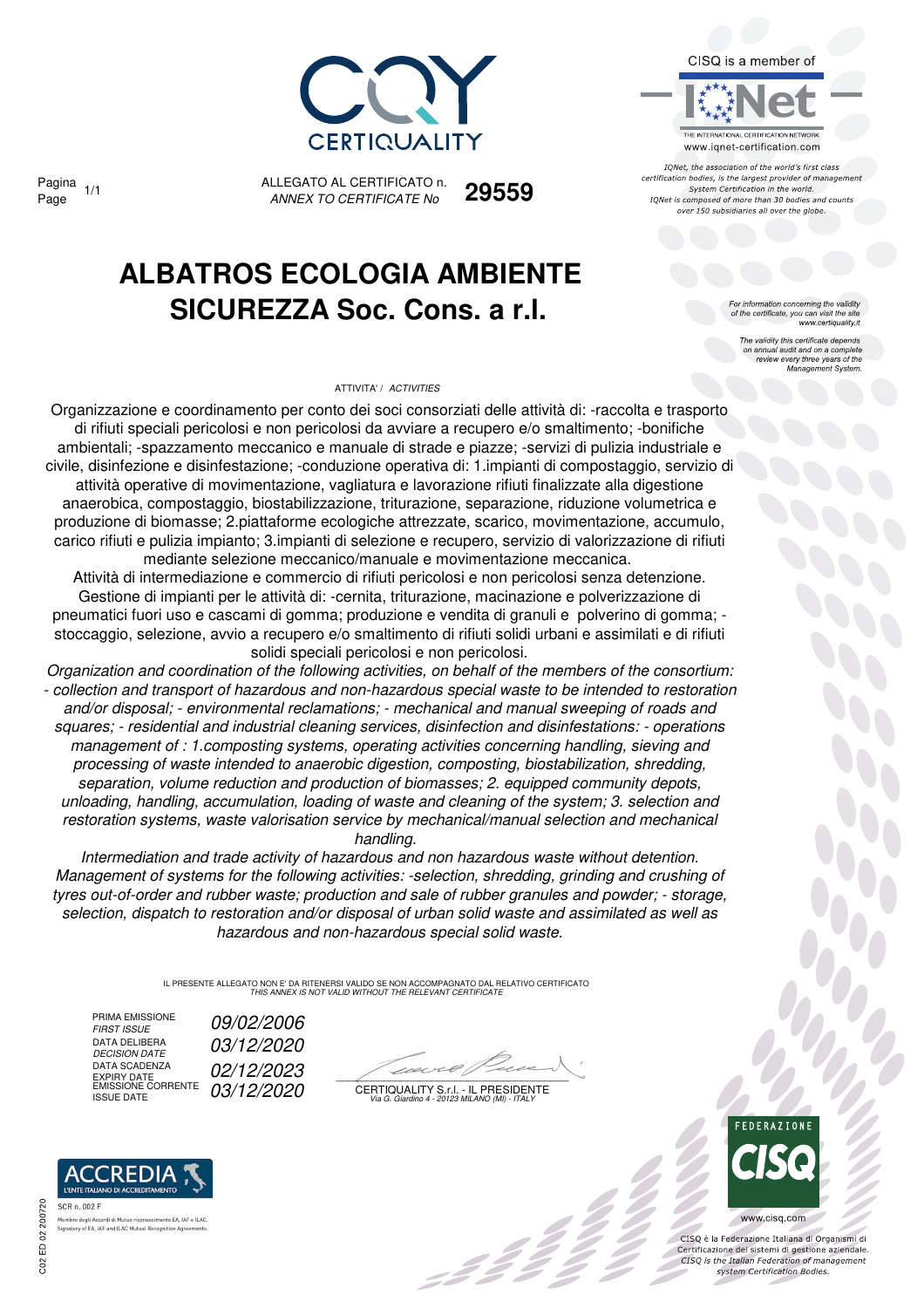®



THE INTERNATIONAL CERTIFICATION NETWORK

# *CERTIFICATE*

has issued an IQNet recognised certificate that the organization:

#### **ALBATROS ECOLOGIA AMBIENTE SICUREZZA Soc. Cons. a r.l.**

IT - 48123 RAVENNA (RA) - VIA FARNETI, 5

for the following scope See annex **Safety Management System** has implemented and maintains a which fulfills the requirements of the following standard

#### **UNI ISO 45001:2018**

Issued on: First issued on: Expires on: **2020-12-03 2006-02-09 2023-12-02** This attestation is directly linked to the IQNet Partner's original certificate and shall not be used as a stand-alone document

*Registration number:* **IT-133176**



*Alex Stoichitoiu President of IQNET*



*Ing. Mario Romersi*

*President of CISQ* 

IQNet Partners\*:

AENOR *Spain* AFNOR Certification *France* APCER *Portugal* CCC *Cyprus* CISQ *Italy* CQC *China* CQM *China* CQS *Czech Republic* Cro Cert *Croatia* DQS Holding GmbH *Germany* EAGLE Certification Group *USA* Cro Cert FCAV *Brazil* FONDONORMA *Venezuela* ICONTEC *Colombia* Inspecta Sertifiointi Oy *Finland* INTECO *Costa Rica* IRAM *Argentina* JQA *Japan* KFQ *Korea* MIRTEC *Greece* MSZT *Hungary* Nemko AS *Norway* NSAI *Ireland* NYCE-SIGE *México* PCBC *Poland* Quality Austria *Austria* RR *Russia* SII *Israel* SIQ *Slovenia* RR SIRIM QAS International *Malaysia* SQS *Switzerland* SRAC *Romania* TEST St Petersburg *Russia* TSE *Turkey* YUQS *Serbia* CISQ/CERTIQUALITY S.r.I.<br>
has issued an IQNet recognised certificate that the organizz<br> **ALBATROS ECOLOGIA AMBIENTE**<br>
SICUREZZA Soc. Cons. a r.I.<br>
IT -48123 RAVENNA (RA) - VIA FARNETI, 5<br>
learning accese<br>
this information

\* The list of IQNet partners is valid at the time of issue of this certificate. Updated information is available under www.iqnet-certification.com